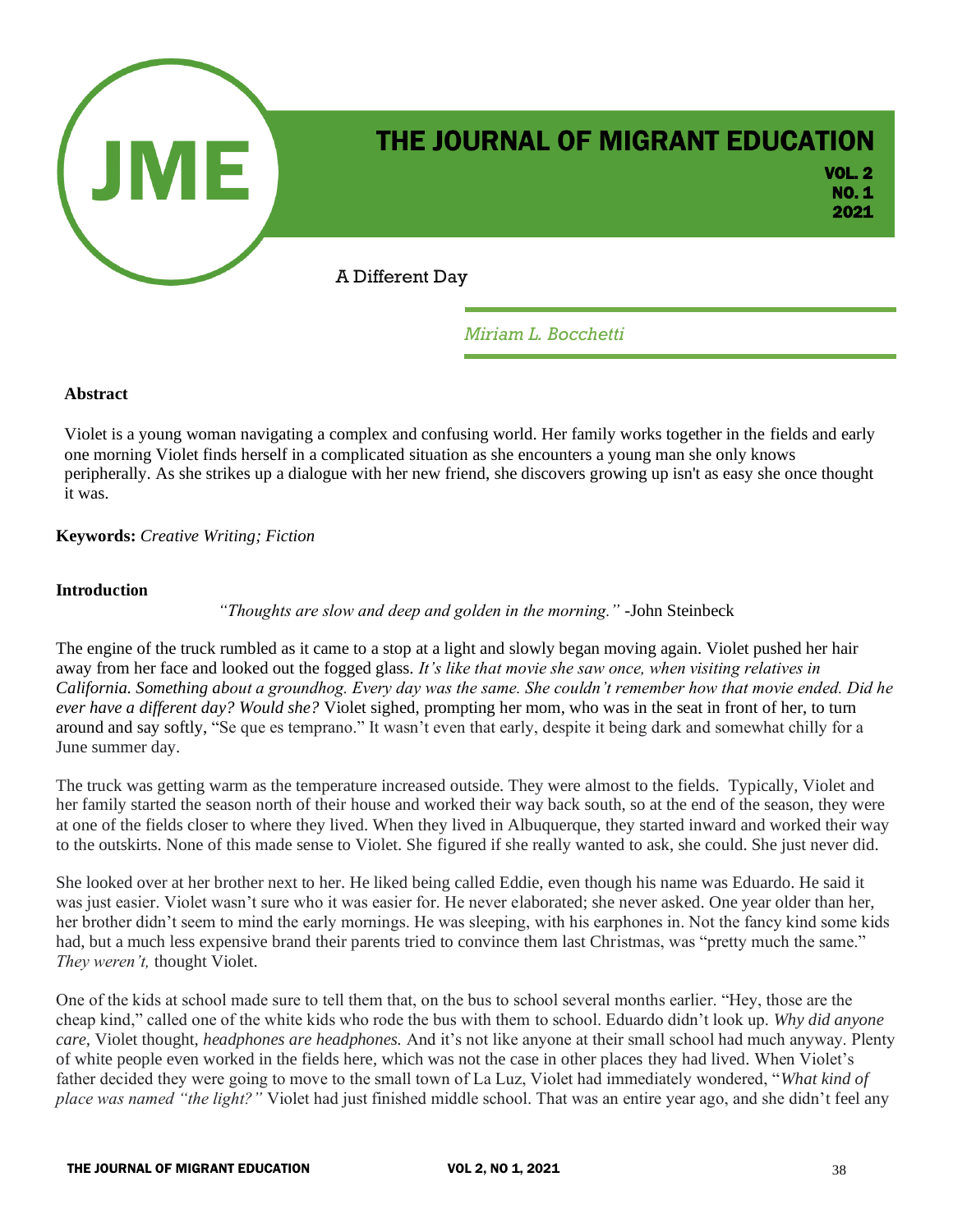

different about La Luz than when her dad first told them they were going to live closer to both her Tias, her dad's younger sisters. "You can see your cousins every day, if you want!" Instead of the twice yearly visits they endured before moving. The cousin closer to her in age, Catalina, now wanted to be called Cat.

"Like the animal?" Violet asked her.

"Yeah, like the animal," Cat said, rolling her eyes.

*I guess she thought the name was easier, too.* She was six months older than Violet and didn't let her forget it. Violet's mom warned her about copying Cat's eye rolling habit she seemed to have just developed, according to her Tia Ana. Eddie shifted in his seat. He could sleep anywhere, anytime. Last spring, he had slept almost the entire way to La Luz from Albuquerque, even though it was already light out when they left their two-bedroom rental and climbed into the pickup they used for everything. All of their belongings were crammed in the bed of the truck. No real furniture, though. Violet's Tias all had odds and ends that they were going to bring over, including a small couch, a kitchen table and a small dresser for Violet. The rest they could pick up from the nearby Walmart.

In the truck on this morning, Violet played word games on her phone, wanting to text her two best friends she was not too happy about leaving behind in Albuquerque. Not that she was given a choice. She was, after all, only fourteen. *At what age, do you start getting a choice?* She knew it was pointless to ask. She swiped at her phone. *I would text Yesy or Martha but not this early in the morning.* 

Starting early was the only way to pick cherries. Either you picked early and finished early, or you didn't bother working the season at all. Everyone, it would seem, became a morning person during cherry season. You had no choice.She would wait for her first break, which she never really took anyway. She would spend a few minutes texting, look around for where her parents or Eduardo might be and then go back to work. Her mom checked on her at least once during their shift, if not more. Violet knew why she did it but didn't think it was necessary. No one bothered her; no one even talked to her. She worked quietly and quickly, only looking up when someone called her name, and it was usually a relative of some kind, waving enthusiastically.

Violet didn't hate cherries; she could even still eat them, unlike her mom who exclaimed anytime they saw cherries outside of work, "Tenido suficiente de esos, gracias!" But she did hate how repetitive her days were. She knew it could be worse. She worked steadily throughout last summer and was able to pocket most of her pay. She knew from some of her friends that this wasn't always the case. One of her classmates, Sam, told her he wished he could keep his wages because he turned most of it over to his parents. Violet knew her parents could use the extra help but would never ask her to do that.

She wondered if Cat would be working today. She worked last summer but spent most of her work time "crushing" on David the son of her Tia Ana's best friend, Sandra, who lived nearby. He was 16, drove his own car and worked completely on his own, without any parental supervision. His mom worked at the local *tienda* in town. When she asked Cat why he didn't just work there, in the refrigerated aisles with the already picked fruits and vegetables, four blocks from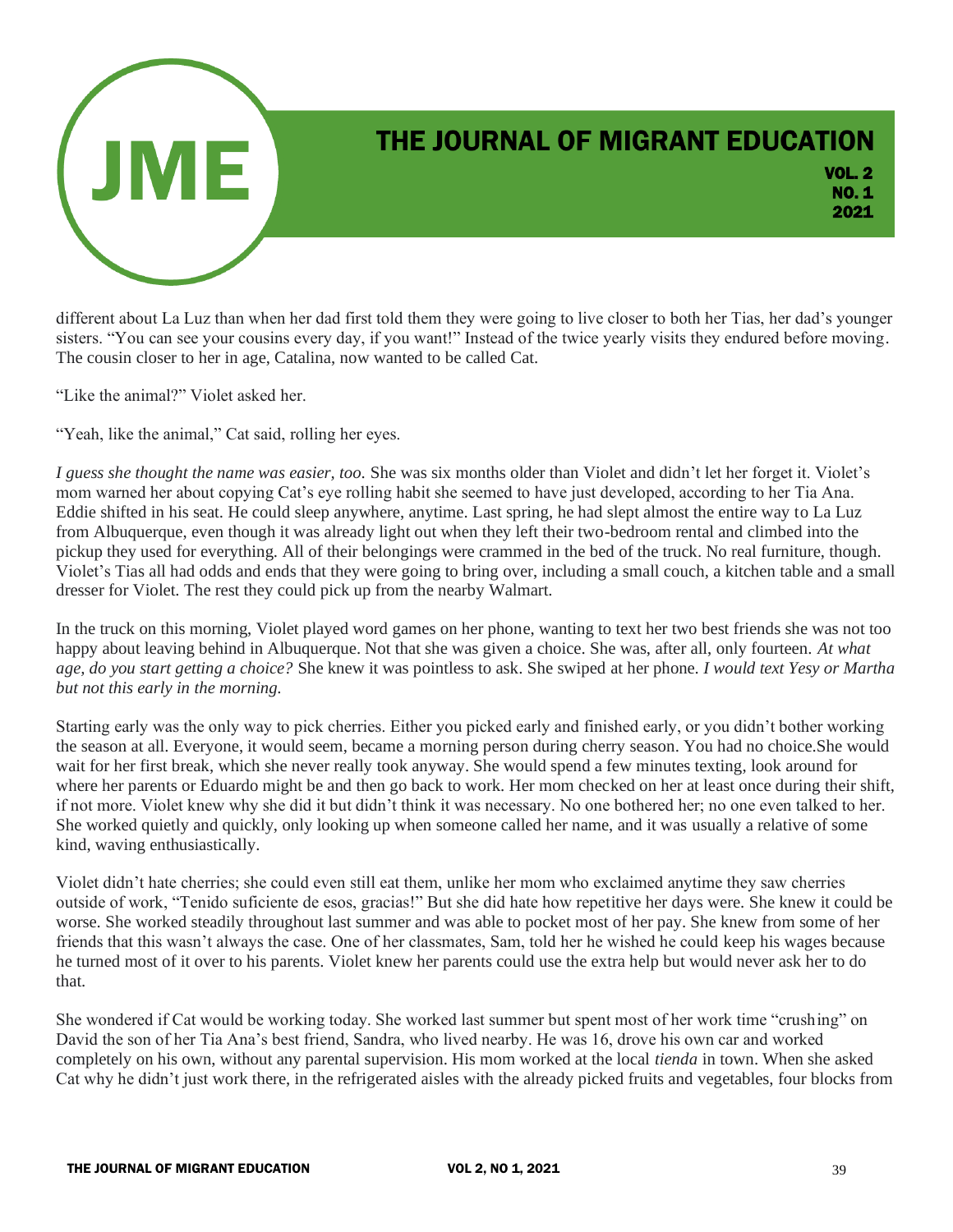

their neighborhood, she said exasperatedly, "Because, *dummy,* he can make more money here than he can there, and you know Al pays him under the table here."

Al, the orchard manager, didn't pay Violet or her family, "under the table", but she knew some of the workers were paid that way. All the workers talked to one another and Violet would overhear her parents discussing it on the way to and from work. She did ask once, what the phrase meant and they told her to basically, hush. "No te preocupes" her mom said, without even turning around. So, Violet didn't push the subject.

David was tall enough; she didn't know when she started noticing taller boys, but she knew she wasn't the only one taking notice. Her friend Yesy, always seemed to know the boys at school's heights, telling her, "Carlos is nearly *six feet tall*, in the hallway after Geometry.

"One of my uncles is six feet tall," Violet told Yesy.

"It's really not that tall." Yesy replied, "Well, it is to me! The tallest male in my family is not even *five eight!*" Yesy was nice enough, but a little easy to impress. But as her abuela said *la gente le gusta lo que les gusta (people like what they like).* And Yesy liked tall boys, like Carlos and David.

Violet sighed; they were pulling into the adjacent lot from the orchard. Eduardo sat up and yawned, pulling out his headphones and rubbing his face. "Looks like it's going to be hot," said Violet's dad. They walked to the bin pick up area where they would clock in. The light was peeking through the mountains. La Luz was a pretty town, at least in the early morning hours. It was just now a little before five o'clock. They would work until around 1pm, which seemed like such a long time from now.

One of the managers pointed to where he wanted them to start. Violet hurried alongside her parents. Her parents had worked in agriculture since they were in elementary school. They didn't even get to middle school. Her mom finished the sixth grade but her dad stopped going to school after fifth grade. They were both hard workers, but Violet wondered, *at what price*?

She hooked her bin on and walked to the area she had been directed to begin picking. She could see Eduardo a little ways away, with his headphones back in. They were told not to wear headphones but some people did anyway. *Who was going to say anything?* The managers rarely walked between the cherries.

Violet considered herself to be a decent picker, not as fast as some but good enough for someone her age and size. She didn't really need a ladder, and anyhow, for some reason Al only had the males use the ladders. Violet's friend Martha would say that was a classic example of sexism. Violet didn't care enough to say anything.

She worked steadily as the sun came up. She filled two bins, tossing them into the trucks as they passed by. When she was smaller, she needed help to toss the contents of the bins. Now, she could handle it all on her own. The next thing she knew, she could feel someone was working close to her. She looked up and saw it was David, her cousin Cat's crush.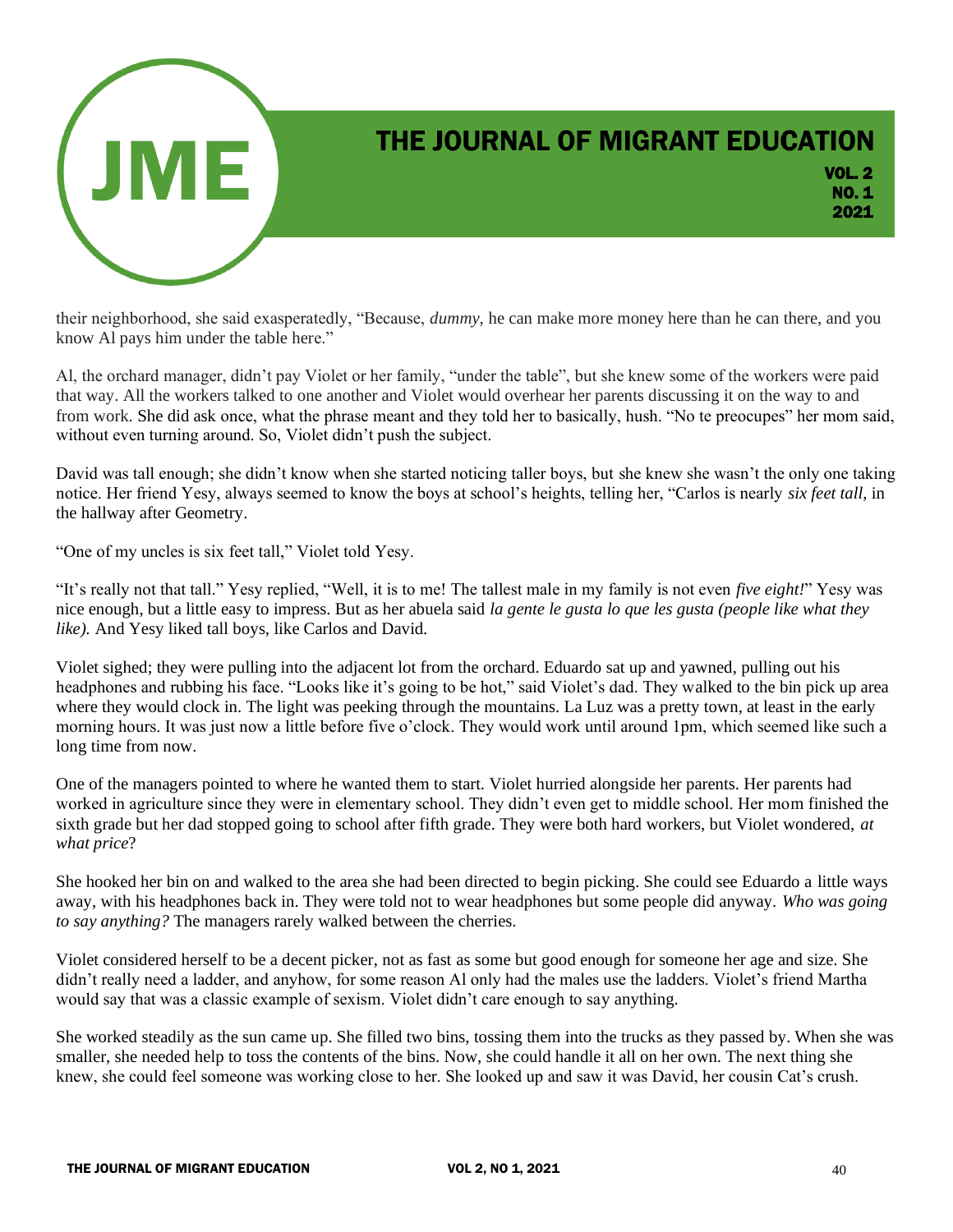

VOL. 2 NO. 1 2021

"Hi," David said, waving to her from a short distance.

"Oh…hey," Violet stammered, "I didn't see you."

- "It's fine; you seemed deep in thought."
- "Not really, just kind of tired."

"Yeah me, too. I don't think I'll ever get used to being up this early."

"Oh, have you not been working for very long?"

"Oh, I've been working since I was 7 or 8, probably," David said, "I just can't get used to waking up this early. I couldn't fall asleep until after 10."

Violet's family was really good at getting to bed early in the summer, often climbing into bed when it was still light out.

"You should try to go to bed earlier," Violet suggested, not knowing what else to say to him. This was by far the longest conversation they had ever had.

"Yeah, I should try that," David, nodding in agreement.

"Hey, where is your cousin?" David asked.

"Cat?" Violet asked, then immediately thought, *obviously he meant Cat.* 

*"*Yeah, doesn't she work here?"

"She does, she just doesn't work today, I guess," Violet said, realizing she didn't really know Cat's work schedule. She could barely keep up with her own work schedule. She just got into the truck in the mornings and arrived at the orchards, like a robot in the movies Eduardo loved to watch.

"She might come later," Violet said, "but I don't really know.

David just nodded. "You don't…really look that much alike," David remarked.

"Yeah...I guess not really."

Violet was shorter, fair skinned with lighter hair, taking after her dad's side of the family. Cat was taller, with broader shoulders, with dark hair and eyes, resembling her own father. Cat was, as another one of her cousins once referred to her as, *unico en su clase*. Violet blended in, looking like her Tias. Violet's dad remarked just the other day that Violet was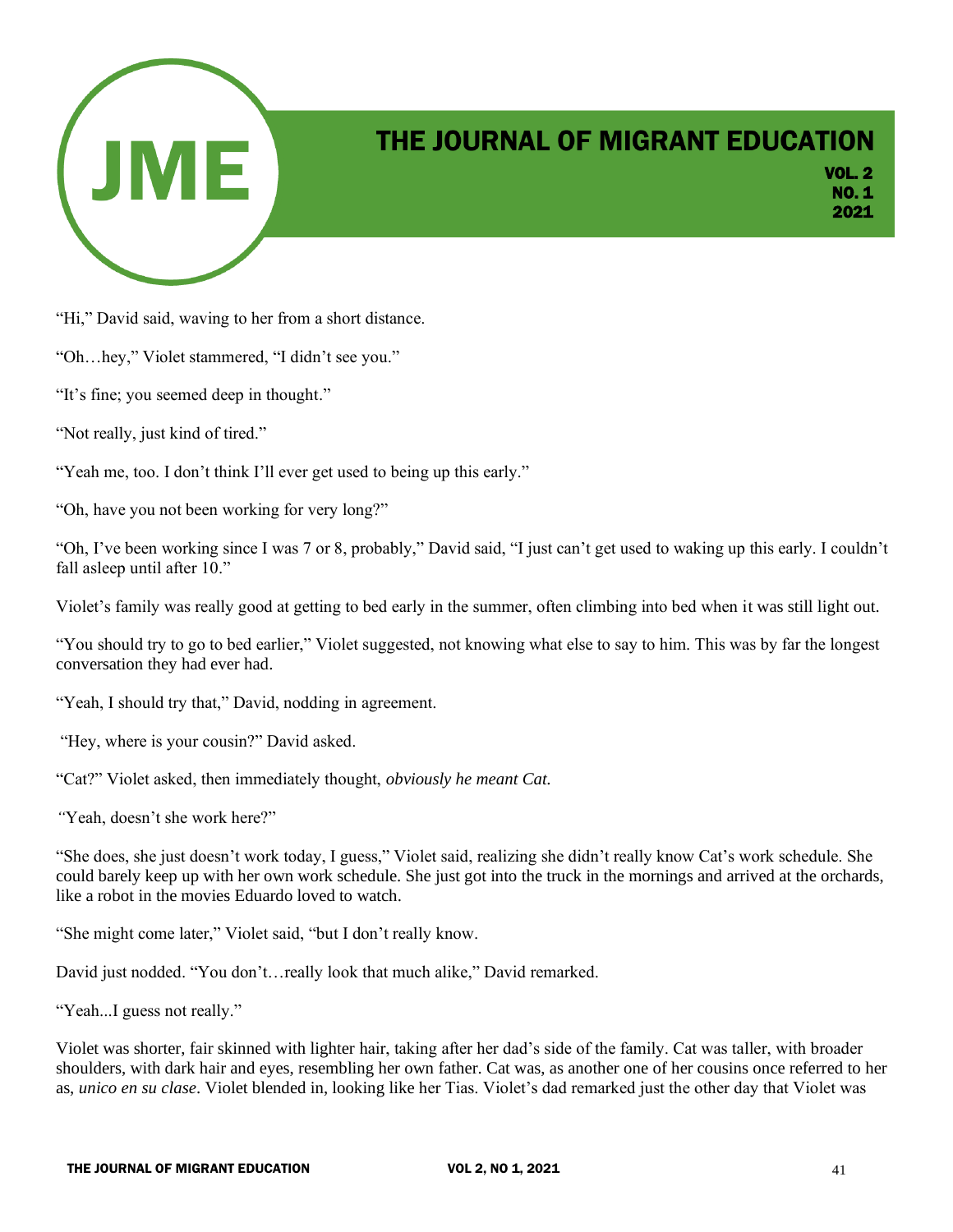

VOL. 2 NO. 1 2021

beginning to look just like her Tia Luisa. Violet didn't mind that. But she did envy Cat's deep brown eyes that always seemed to be searching. Maybe she was searching for tall boys, like Yesy.

"Isn't that your brother?" David motioning over to Eduardo as he began to pick on the same side as them.

"Yeah."

David and Eduardo were the same age but didn't run in the same friend circle. David seemed older than Eduardo, more independent, driving to work on his own.

"That's kinda cool your whole family works together," David said.

"Yeah, I guess so," Violet answered. "Doesn't your mom work at Shop and Save? Why don't you work there?"

Violet already knew why but didn't know what else to say.

"Uh-huh, my mom has worked there for years. I just kind of wanted to do my own thing. She's cool and all, but I would just rather come out here and work, at least in the summers. I work there during the year, after school."

"Guess that makes sense." They fell silent, rhythmically picking and tossing.

David wiped his brow and asked Violet, "What do you like to do for fun? Do you play any sports or instruments?"

Violet did not. She ran track in the spring, enjoying the sound of her breathing and running shoes hitting the track. Unlike Cat, who played both volleyball and basketball.

"Not really, I just moved here," Violet answered, even though they had been in La Luz over a year.

"Ah, well, maybe you'll find something you like."

David was a lot nicer and more mature than most of the boys Violet knew; boys who seemed to just want to crack jokes and talk about sports. Caleb, one of the smartest boys in her grade, was one of the only other boys Violet could even have a conversation with. Cat thought Caleb should be Violet's boyfriend, but Violet wasn't even sure how couples formed at her school. They mostly talked about things they watched; they liked a lot of the same shows and movies on Netflix.

Violet only had access to the streaming service thanks to her friend's Martha's willingness to share her login with her. Martha and her sisters all shared one login but so far it hadn't been an issue. Martha's oldest sister attended the University of New Mexico, had an on-campus job in the tutoring center and was easily able to afford the per month cost.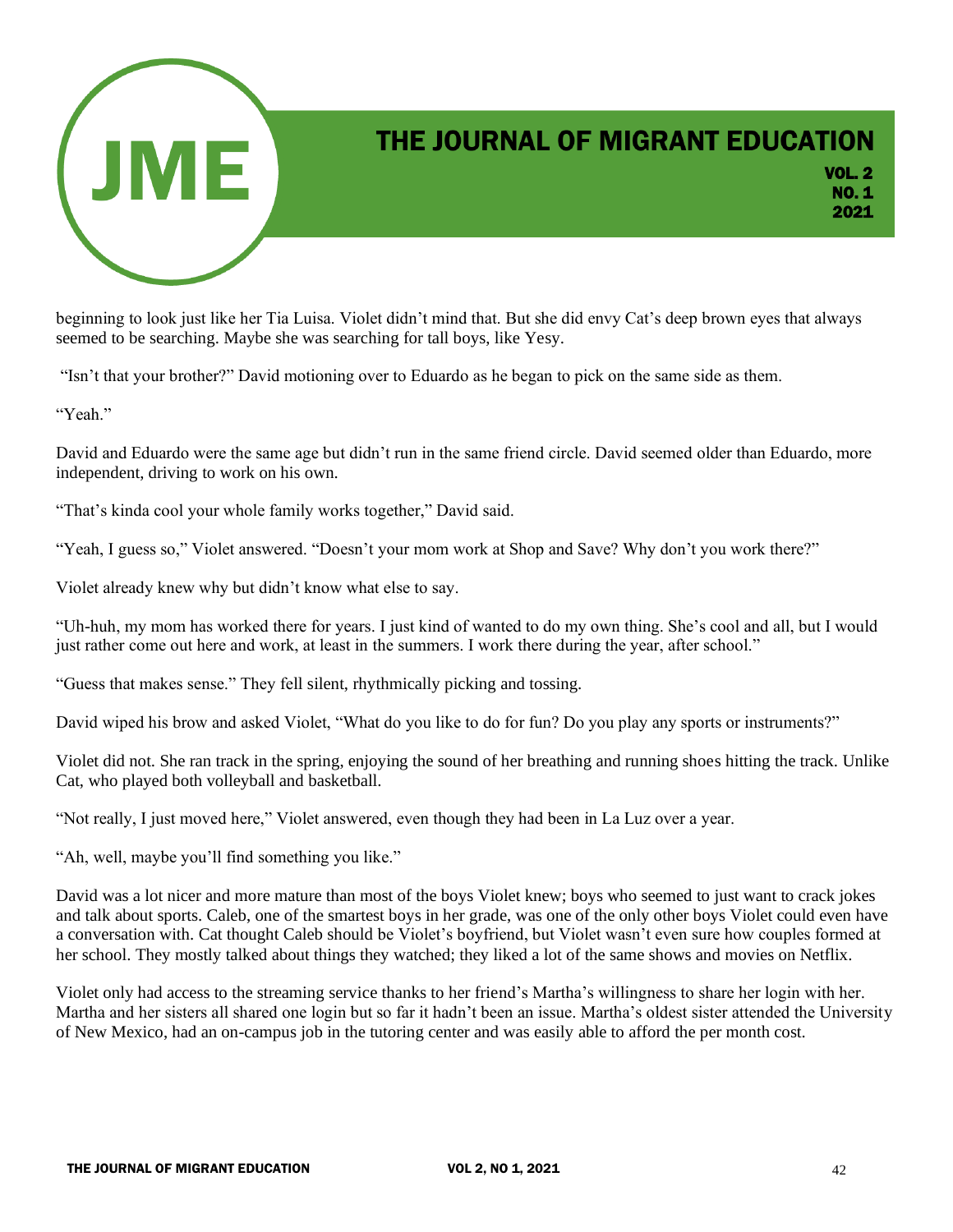

Caleb didn't have to have a job and as soon as he turned 16, would get his older brother's car to drive around. Caleb's parents were the owners of Shop and Save, one of the only grocery stores in La Luz. Caleb was already talking about what college he wanted to go to, and he wasn't going to be attending one of the instate colleges.

No, his parents had recently signed him up for a college visit to UCLA. Violet had only been to California once, when she was much younger to visit her mother's Tia, who had long since passed. She lived in a town outside Bakersfield. The name escaped her at the moment. Her arms were beginning to hurt. She put them down at her sides and breathed in deeply.

David looked over at her, "Break time?"

"No…not quite yet," Violet answered.

Cat was going to be so envious when she hears how talkative David was being with me! Cat had once told Violet that David was "a man of few words." But he didn't seem to be, at least not this early summer morning. Maybe a little reserved, but not quiet. *What was the difference,* Violet wondered.

David stopped picking and pulled out some gum from his back pocket.

"¿Querés chicle?" he asked with a faint grin.

"Sure," said Violet, taking a piece, mostly to be polite. She would have to spit it out later, or else her mom would surely say she reminded her of *la vaca,* as she always did when Violet or Eduardo chewed gum.

"So, what do you think of 'the Luz'? My mom said you used to live in the city?" "The city" was how most people in their town referred to Albuquerque.

"It's okay, a little small. I like the BBQs." Violet offered.

She enjoyed the small, yellowish house they moved into, on the same street of two of her Tias. The whole neighborhood knew one another. They "grilled out" most weekends and some weekday evenings. Someone would grill *carne asada* while others would bring arroz, frijoles and different salsas. Violet's favorite salsa was the mango habanero salsa one of the neighbors made. She said the secret was in the kind of habaneros she used. It was sweet, with a kick to it after she swallowed, feeling like a little flame in her throat. Violet liked these types of get togethers. Most weekends in Albuquerque they would eat indoors and didn't socialize with many people in the neighborhood.

"Yeah, our little 'hood sure knows how to eat!" David chuckled. "Hey, if you want, maybe we could do something one of these evenings, see a movie, get some food?"

There it was. David was asking to hang out with her! Violet slowly turned and looked at David. He was still picking while he waited for her to answer.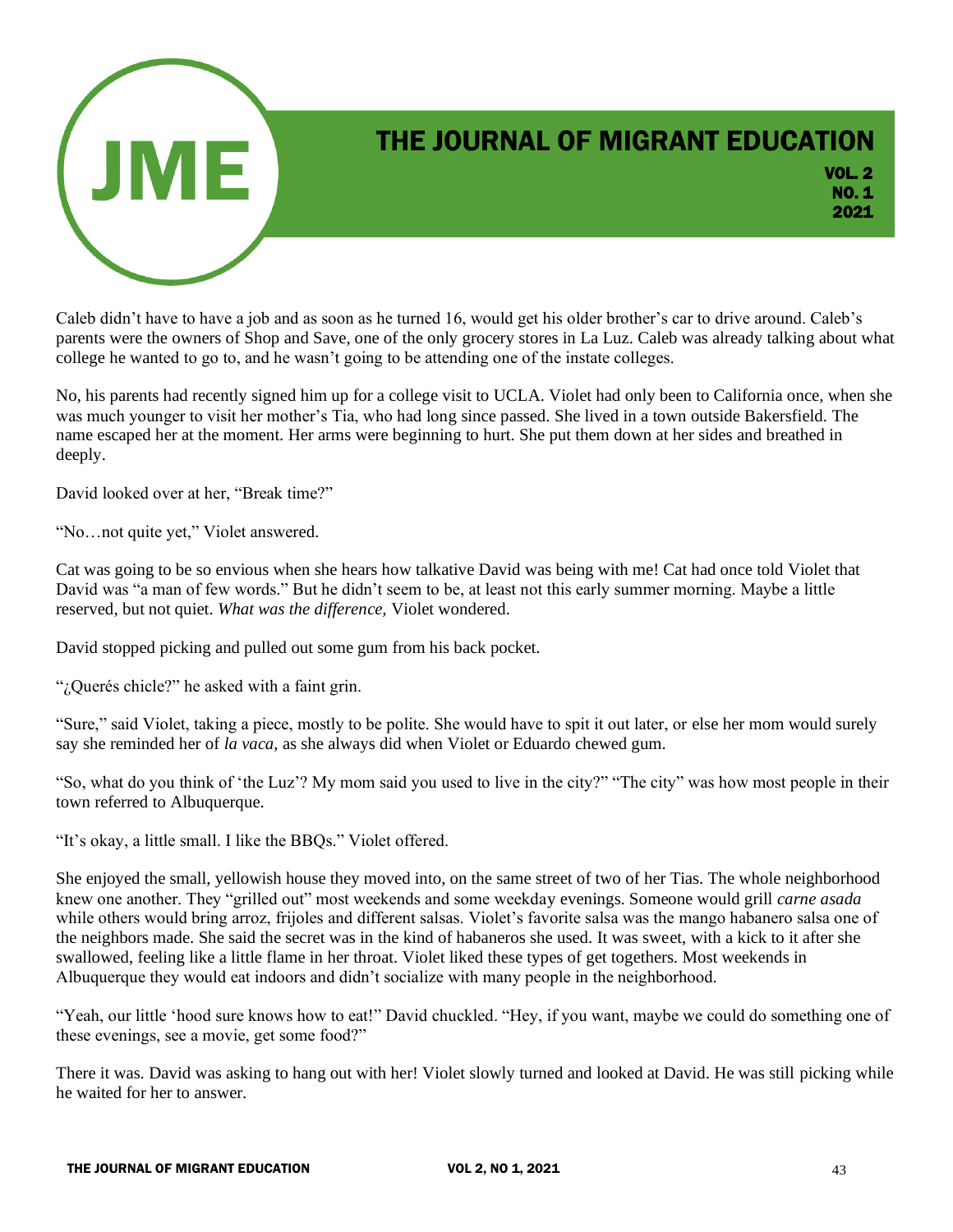

"Oh, uh…well, I," Violet stammered. "I can't really date until I'm at least sixteen," *maybe older*, Violet thought.

"Oh, I kind of assumed you were sixteen. That's cool." David seemed unfazed.

Maybe this was typical for him? Violet had never even so much as held hands with a boy. But she knew other girls were already doing much, much more. One of Violet's cousins, Raquel, had gotten pregnant at sixteen. It was as if someone had died when everyone found out. The adults spoke in hushed voices, and in stilted phrases like, "How could she," and "what will she do." In the end, she did what most girls her age and background did: she had the baby.

Now the baby, Talia, was three and just about the cutest baby Violet had ever seen. She even babysat from time to time. The father disappeared soon afterwards, back to Mexico according to her parents. Violet's parents didn't even have to warn her. Their eyes said it all, *do not let that happen to you.* And Violet had no plans to.

David spoke again, "Well, maybe we could do something as a group, you me, some of the guys I hang out with, Cat." He stopped picking and looked over at her. "Would your parents go for that?"

Violet answered honestly, "I don't know. I've never asked. The only boys I hang out with are my cousins." Violet immediately regretted it. *Why would she say that?*

"I have two sisters, both younger, so I totally get it," David shared. Violet smiled and looked up. Her mom was walking towards her.

"Mija, es hora del almuerzo," her mom said. Violet always wondered, why they called a meal so early in the morning, lunch, when in school they ate lunch at noon. I guess it was more the order of the meals, and not the time of the day. They had already eaten their breakfast, when they got up, moving slowly through the dark house. Her mom had made oatmeal, oatmeal with fruit.

David waved to Violet's mom, "Buenas dias, Doña Laura."

Violet's mom said hello back and helped Violet remove her bin. As they walked down the rows of cherry trees, Violet could see both Eduardo and her father getting ready to join them. They didn't have long, about 20 minutes. Her mother had packed beverages and sandwiches for them. They usually ate, in silence, in the truck and then finished up the rest of the workday. Today, though, her mom had questions for her, wanting to know who David was.

"Remember, he's Tia Ana's best friend Sandra's son? He lives down the street."

Violet's mom clicked her tongue, remembering, "Si, si."

Violet's dad spoke next, "He seems like a hard worker."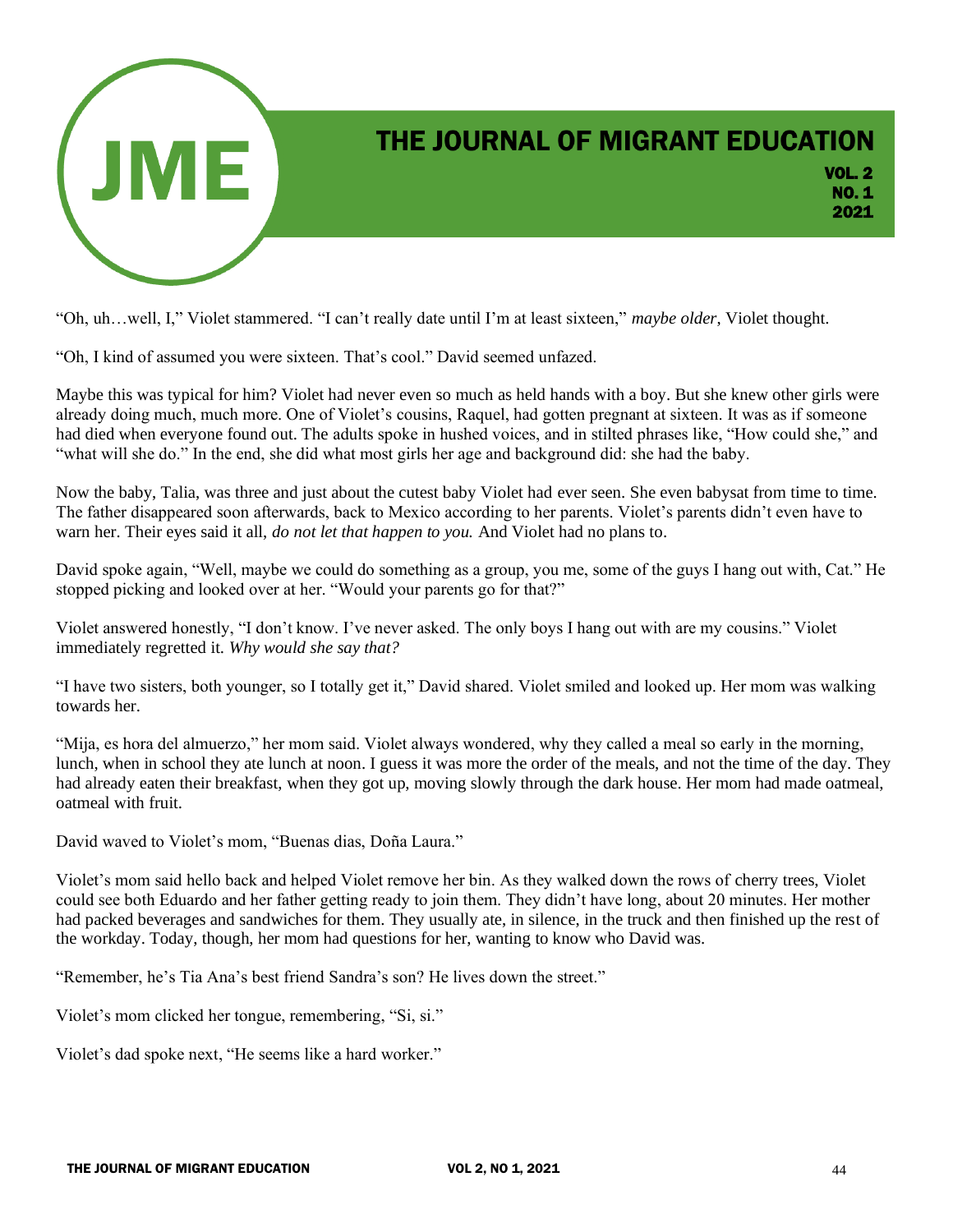

VOL. 2 NO. 1 2021

Although Violet's dad stopped going to school earlier than Violet's mom, he spoke pretty good English. Eduardo already had his headphones in and was watching a sports game on his phone. Violet nodded, even though she knew he couldn't see her.

Violet cleared her throat nervously, "Uh, he actually…he asked if I wanted to get food or watch a movie sometime." She spoke quickly, not bothering to say it in Spanish for her mom's sake. Violet's dad did it for her and her mom turned to look at her. She didn't say anything, just looked at her. *Oh, great, she's already picturing me with a Talia of my own*, Violet thought.

When Violet's mom spoke, it came out slowly, "Si, es solo una pelicula….?" Violet nodded.

Violet's dad spoke again, "We do know him and if it's just there and back, I don't see a problem. Unless, you don't want to go?"

He looked at Violet in the rearview mirror. She blushed.

"I mean, I guess I could go. I do like movies," she said, thinking of how often she and Caleb talked about movies at school. Violet straightened up.

"Anyway, he mentioned it being more of a group activity than a…" She trailed off.

"A date?" Eduardo spoke up, despite his headphones being in. "Are you and David going on a date?"

"No, I said, it *wasn't* a date. Mind your own business, "Violet said, pushing his arm like she used to do on long road trips, when he crossed over to "her side."

Violet thought of all the much bigger families she knew. She didn't know how road trips worked with so many kids. Eduardo snickered and went back to his phone. "Well, time's up, let's go," Violet's dad said. Violet's mom smiled and put her hand out for Violet's trash. They threw their trash into a bag which they would toss into the nearby garbage can. They crossed the dusty lot that served as parking for most of the workers. Many workers carpooled or came from surrounding communities via a bus.

As they resumed work, Violet felt…different. Giddy, even. Sort of like when she woke up on her birthday and knew her mom had made her favorite *tres leches* cake. Violet put her bin back on and started picking. A few minutes went by and she heard her name being called. She looked up, surprised to see her cousin Cat standing there. She had her bin on; it was already half filled.

"Hi!" Cat exclaimed as she waved Violet over. David was standing on the other side of her.

"How was lunch?" Violet quickly said it was fine.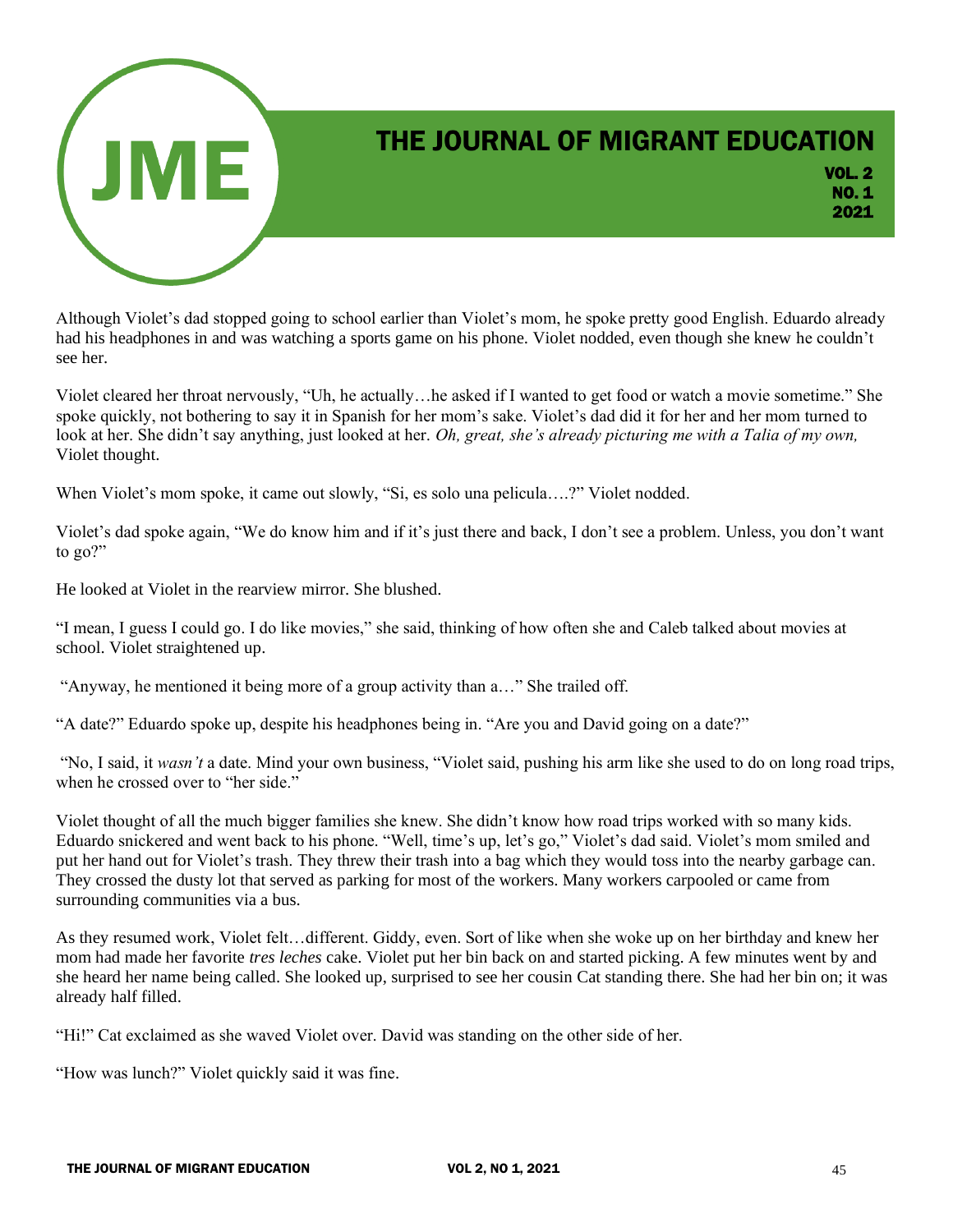

VOL. 2 NO. 1 2021

She got in line alongside David and Cat.

They were quiet for a minute and then Cat asked, "So, what movie do you want to see?" Violet froze.

David glanced over at Violet and answered, "Oh, you know, whatever."

"Maybe something funny? I could use a funny movie," said Cat. "Hey, Violet, do you want to come to the movies tomorrow night? David and I are gonna go later tonight."

Violet thought, *well, I guess my parents can relax.* There would be no date. She wasn't sure if there had ever been one.

She turned to Cat and shrugged. "I don't know, I told Raquel I would babysit Talia," Violet lied.

Cat squealed, "Oh, she is so cute! Well, maybe another time."

"Yeah, maybe another time," said Violet. She concentrated on what she was doing, and the rest of the morning passed uneventfully, with Cat keeping up a steady stream of chit chat. Violet had to hand it to her; she *was* easy to be around. She could talk to anyone, about anything.

Once it got close to one in the afternoon, Violet finished the section she was on and announced, "Well, time for me to quit. I'll see you around," pulling up on her bin.

Cat glanced over, "Okay, I just started this bin, so I will see you later. I drove in with Cesar." Cesar was Cat's older brother.

"Wait up, I'm all done," David, hurrying over to Violet and said to Cat, "Text me and we can decide on that movie."

He turned and asked Violet, "Listas?" She nodded and they started walking.

"Hey, I, um, didn't mean to make that weird."

"What?" Violet asked.

"You know, I asked you if you wanted to see a movie and then you said you couldn't and then Cat showed up and we started talking about movies and she said she really wanted to go see one so... I guess I kind of invited her." His words were jumbled, tripping on one another on their way out. Violet shrugged. Was he apologizing or just explaining?

"Oh, it's fine. I asked my parents during lunch and they said maybe next year," Violet said apologetically.

"Oh. Well then, there you go." David smiled. Did she detect disappointment? They reached the clock out area and took turns clocking out. A line was forming behind them. Violet stood off to the side while she waited for her family to finish